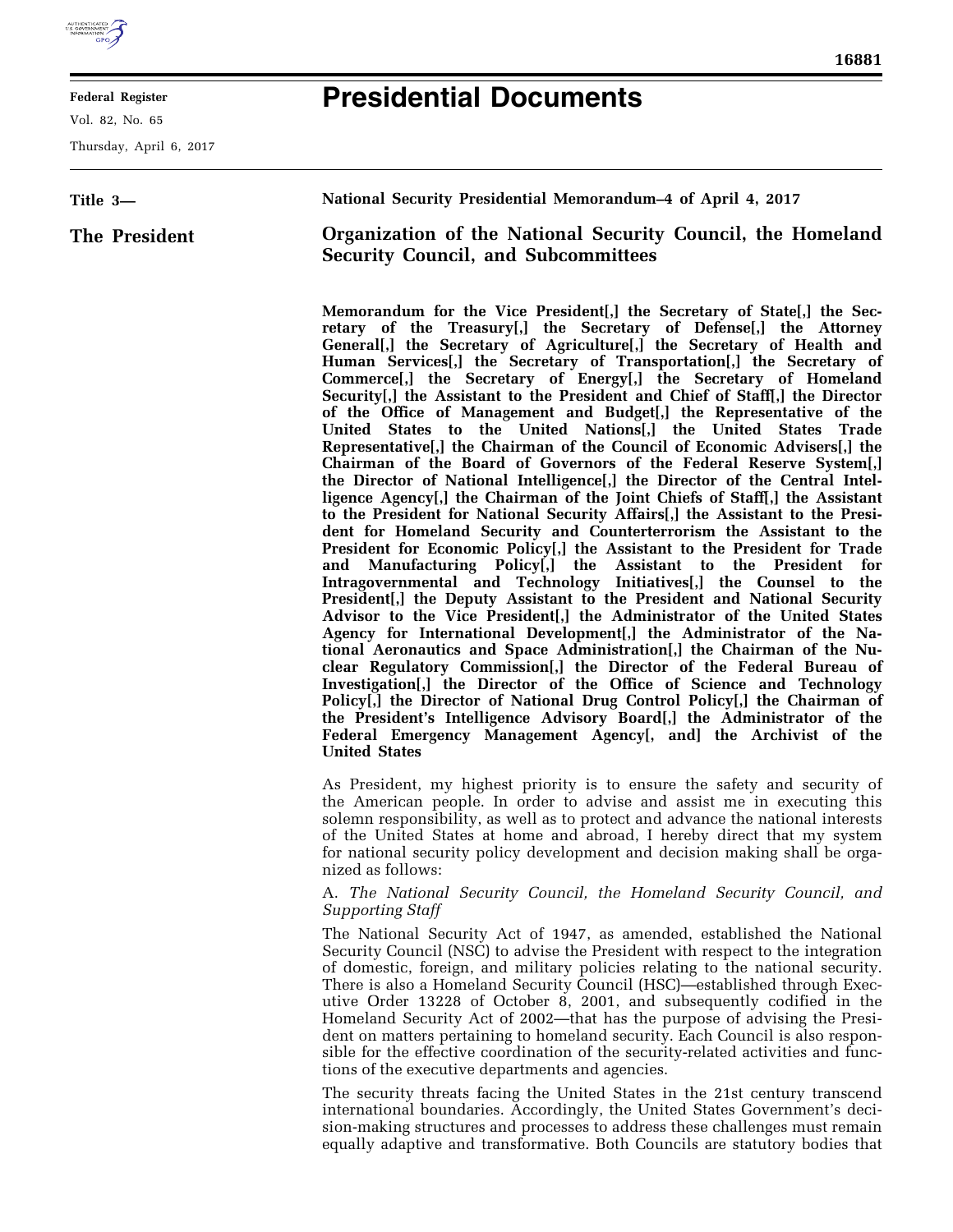the President will continue to chair. Invitations to participate in specific Council meetings shall be extended to those heads of executive departments and agencies, and other senior officials, who are needed to address the issue or issues under consideration. When the President is absent from a meeting of either Council, the Vice President may preside at the President's direction.

The Assistant to the President for National Security Affairs (National Security Advisor) shall be responsible, as appropriate and at the President's direction, for determining the agenda for the NSC or HSC, respectively, ensuring that the necessary papers are prepared and recording Council actions and Presidential decisions in a timely manner. The Assistant to the President for Homeland Security and Counterterrorism (Homeland Security Advisor) may, at the sole discretion of the National Security Advisor, perform those functions. When international economic issues are on the agenda of the NSC, the Assistant to the President for Economic Policy may, at the sole discretion of the National Security Advisor, perform those functions.

The NSC and HSC shall have as their regular attendees (both statutory and non-statutory) the President, the Vice President, the Secretary of State, the Secretary of the Treasury, the Secretary of Defense, the Attorney General, the Secretary of Energy, the Secretary of Homeland Security, the National Security Advisor, the Homeland Security Advisor, and the Representative of the United States to the United Nations. The Director of National Intelligence and the Chairman of the Joint Chiefs of Staff, as statutory advisors to the NSC, shall also be regular attendees, as will the Director of the Central Intelligence Agency.

When international economic issues are on the agenda of the NSC, the NSC's regular attendees will include the Secretary of Commerce, the United States Trade Representative, and the Assistant to the President for Economic Policy.

The Assistant to the President and Chief of Staff (Chief of Staff to the President), the Counsel to the President, the Deputy Counsel to the President for National Security Affairs, and the Director of the Office of Management and Budget are invited as attendees to any NSC meeting.

In addition to the NSC and HSC, there is also a single NSC staff within the Executive Office of the President that serves both the NSC and HSC. The staff is composed of regional, issue-focused, and functional directorates and headed by a single civilian Executive Secretary, pursuant to 50 U.S.C. 3021, who is also the Chief of Staff. All policy and staff activity decisions will be transmitted to the Executive Secretary for appropriate distribution and awareness. The purpose of the staff is to advise the President, the National Security Advisor, the Homeland Security Advisor, the NSC members, the HSC members, and others in the White House; to facilitate the implementation of Administration policy; and to help coordinate the national-security-related activities of the executive departments and agencies.

#### B. *The Principals Committee*

The Principals Committee (PC) shall continue to serve as the Cabinet-level senior interagency forum for considering policy issues that affect the national security interests of the United States. The PC shall be convened and chaired by the National Security Advisor. The Homeland Security Advisor may, at the sole discretion of the National Security Advisor, also convene and chair the PC. The Chair shall determine the agenda in consultation with the appropriate committee members, and the Executive Secretary shall ensure that necessary papers are prepared, and that conclusions and decisions are communicated in a timely manner. Invitations to participate in or attend a specific PC shall be extended at the discretion of the Chair, and may include those Cabinet-level heads of executive departments and agencies, and other senior officials, who are needed to address any issue under consideration.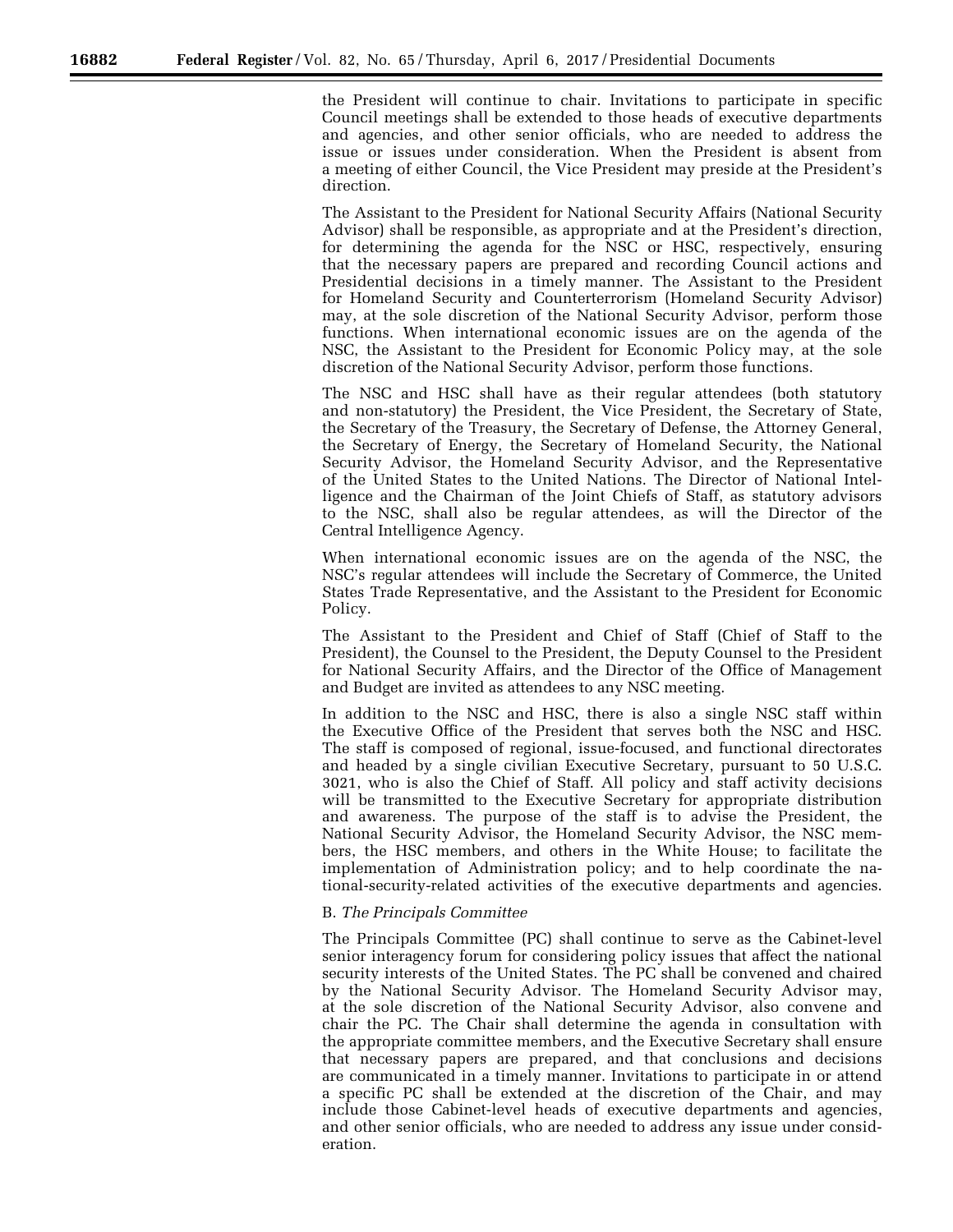The PC shall have as its regular attendees the Secretary of State, the Secretary of the Treasury, the Secretary of Defense, the Attorney General, the Secretary of Energy, the Secretary of Homeland Security, the Chief of Staff to the President, the Director of National Intelligence, the Chairman of the Joint Chiefs of Staff, the Director of the Central Intelligence Agency, the National Security Advisor, the Homeland Security Advisor, and the Representative of the United States to the United Nations. The Counsel to the President, the Deputy Counsel to the President for National Security Affairs, and the Director of the Office of Management and Budget may attend all PC meetings.

The Assistant to the President and Deputy National Security Advisor (Deputy National Security Advisor), the Deputy National Security Advisor for Strategy, the Deputy Assistant to the President and National Security Advisor to the Vice President, and the Executive Secretary (who shall serve as the Executive Secretary of the PC) shall attend all of the meetings of the PC, and the Assistant to the President for Intragovernmental and Technology Initiatives may attend as appropriate.

When international economic issues are on the agenda of the PC, the Committee's regular attendees will include the Secretary of Commerce, the United States Trade Representative, and the Assistant to the President for Economic Policy (who shall serve as Chair for agenda items that principally pertain to international economics).

### C. *The Deputies Committee*

The Deputies Committee (DC) shall continue to serve as the senior sub-Cabinet interagency forum for consideration of, and where appropriate, decision making on, policy issues that affect the national security interests of the United States. The DC shall be convened and chaired by the Deputy National Security Advisor. The Deputy Homeland Security Advisor may, at the sole discretion of the National Security Advisor, also convene and Chair the DC. The Chair shall determine the agenda in consultation with the regular DC attendees, and the Executive Secretary shall ensure that necessary papers are prepared and that conclusions and decisions are communicated in a timely manner. Invitations to participate in or attend a specific DC meeting shall be extended by the Chair to those at the Deputy Secretary or Under Secretary level of executive departments and agencies, and to other senior officials, who are needed to address any issue under consideration.

The DC shall have as its regular attendees the Deputy Secretary of State, the Deputy Secretary of the Treasury, the Deputy Secretary of Defense, the Deputy Attorney General, the Deputy Secretary of Energy, the Deputy Secretary of Homeland Security, the Deputy Director of the Office of Management and Budget, the Deputy Director of National Intelligence, the Vice Chairman of the Joint Chiefs of Staff, the Deputy Director of the Central Intelligence Agency, the Deputy National Security Advisor, the Deputy National Security Advisor for Strategy, the Deputy Homeland Security Advisor, the Deputy Assistant to the President and National Security Advisor to the Vice President, and the Administrator of the United States Agency for International Development.

The Executive Secretary shall attend the DC meetings. The Deputy Counsel to the President for National Security Affairs may attend all DC meetings. Other senior officials, including the Deputy Representative of the United States to the United Nations, may be invited when appropriate.

The DC shall review and monitor the work of the interagency national security process, including the interagency groups established pursuant to section D below. The DC shall help to ensure that issues brought before the NSC, HSC, and PC have been properly analyzed and prepared for decision. The DC shall also focus significant attention on monitoring the implementation of policies and decisions and shall conduct periodic reviews of the Administration's major national security and foreign policy initiatives.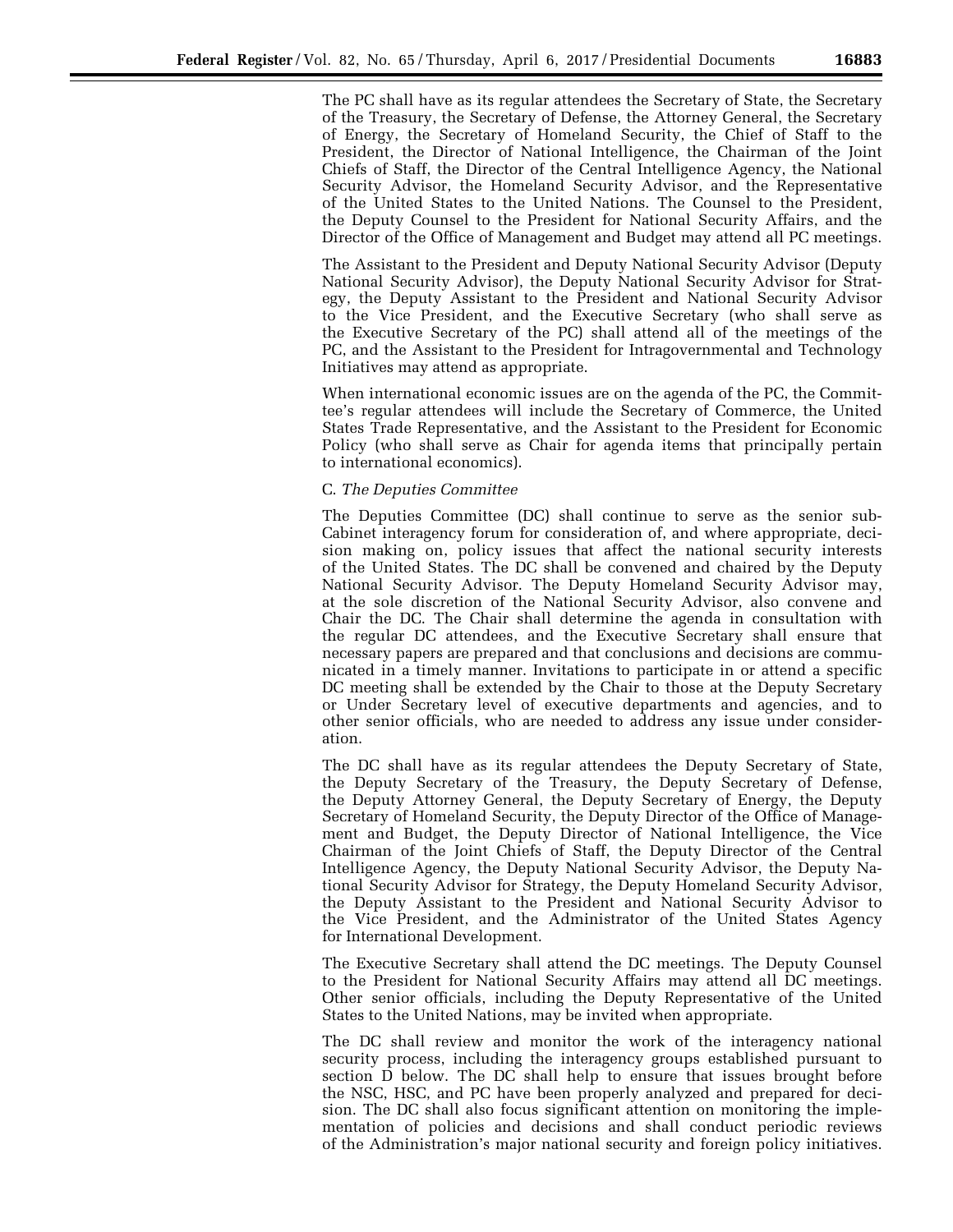The DC is responsible for establishing Policy Coordination Committees (PCCs) and for providing objectives and clear guidance.

## D. *Policy Coordination Committees*

Management of the development and implementation of national security policies by multiple executive departments and agencies typically shall be accomplished by the PCCs, with participation primarily occurring at the Assistant Secretary level. As the main day-to-day fora for interagency coordination of national security policies, the PCCs shall provide policy analysis for consideration by the more senior committees of the national security system and ensure timely responses to the President's decisions.

Regional and issue-related PCCs shall be established at the direction of the DC. Members of the NSC staff (or National Economic Council staff, as appropriate) will chair the PCCs; the DC, at its discretion, may add co-chairs to any PCC. The PCCs shall review and coordinate the implementation of Presidential decisions in their respective policy areas. The Chair of each PCC, in consultation with the Executive Secretary, shall invite representatives of other executive departments and agencies to attend meetings of the PCC where appropriate. The Chair of each PCC, with the agreement of the Executive Secretary, may establish subordinate working groups to assist that PCC in the performance of its duties.

#### E. *General*

The President and the Vice President may attend any and all meetings of any entity established by or under this memorandum.

This document is part of a series of National Security Presidential Memoranda, which have replaced both Presidential Policy Directives and Presidential Study Directives as the instrument for communicating relevant Presidential decisions. This memorandum shall supersede all other existing Presidential directives and guidance on the organization or support of the NSC and the HSC, including National Security Presidential Memorandum—2 (January 28, 2017), which is hereby revoked. With regard to its application to economic matters, this document shall be interpreted in concert with any Executive Order governing the National Economic Council and with Presidential Memoranda signed hereafter that implement it or those Executive Orders.